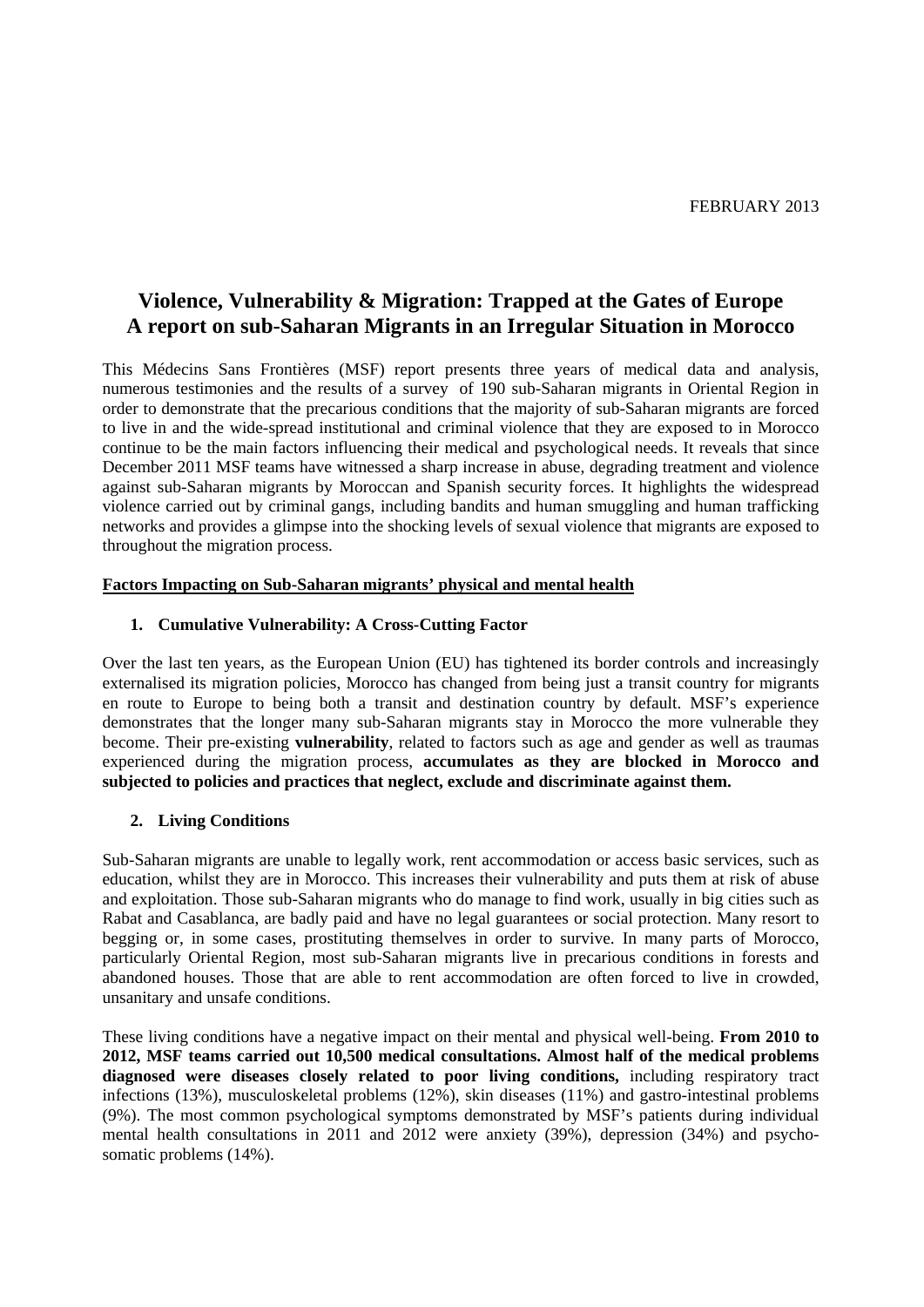# **3. Violence**

MSF has repeatedly highlighted and denounced the wide-spread institutional and criminal violence that sub-Saharan migrants are subjected to whilst they are in Morocco, yet violence remains a daily reality for the most of MSF's patients. **The perpetrators of violence are able to act with impunity knowing that vast majority of sub-Saharan migrants who are beaten, abused, raped and attacked will not seek medical help, protection or justice due to fear of arrest or other repercussions**.

## **3.1 By Moroccan and Spanish Security Forces**

Since December 2011 renewed efforts by the Spanish and Moroccan governments to combat crossborder crime, illegal immigration and the trafficking of drugs and weapons have resulted in the abuse of sub-Saharan migrants' fundamental human rights, violence, degrading treatment and significant medical and psychological harm.

**In the last year MSF has witnessed a dramatic rise in wide-scale, indiscriminate raids on sub-Saharan migrant communities in Morocco.** Those who are arrested are expelled into the no-man's land separating Morocco (Oujda) and Algeria (Maghnia), where they are at risk of abuse, exploitation and physical and sexual violence. The climate of fear, instability and repression generated by these raids and expulsions also causes significant psychological harm. **In Oriental Region MSF recorded a worrying increase in the expulsion of vulnerable groups throughout 2012.** In 2011 MSF teams recorded 63 incidents of expulsion. More than 1,300 people were expelled including 38 women, six of whom were pregnant, six unaccompanied minors and 24 children. In 2012, 191 incidents were recorded and more than 6,000 people were expelled. According to MSF's data at least 93 women, 18 of whom were pregnant, 45 minors, 35 children and more than 500 people requiring medical care for violence related injuries were expelled throughout the year. The majority of these expulsions took place from July onwards.

In the summer of 2012, for the first time since 2005, large groups of migrants attempted to cross the fences separating Nador and the Spanish territory of Melilla at the same time. According to MSF's field experience and testimonies taken from MSF's patients, these **attempts have been met by extreme violence by the Moroccan and, to a lesser extent, Spanish security forces. MSF teams in Oriental Region assisted more than 1,100 people for violence related injuries in 2012.** During medical consultations, MSF's patients state that they have been beaten, abused and subjected to degrading treatment such as being tied with ropes and urinated on by Moroccan security forces. In late 2012 MSF teams treated patients who stated that the Guardia Civil beat them, used rubber bullets to apprehend them and handed them over to the Moroccan security forces, despite the fact that they were injured.

# **3.2 By Criminal Gangs**

Security measures aimed at combating cross-border crime have done little to limit the activities of the human smuggling and human trafficking networks that are known to have operated throughout the migration routes in the Sahel and Northern Africa for years. Using extortion, threats, intimidation, physical and sexual violence and torture to ensure maximum financial profit and the smooth running of their operations, **these human smuggling and human trafficking networks are able to act with impunity knowing that their victims are viewed as "illegal" or "criminals" by the Moroccan state and will receive no protection.** Women and girls are particularly at risk of sexual violence during the journey and at the border area. In addition human trafficking networks selling women into sexual slavery in Europe operate along the migration routes and in Morocco itself.

## **4. Sexual Violence**

The exact proportions of sexual violence experienced by sub-Saharan migrant men, women, boys and girls during the migration process are impossible to measure, yet MSF's medical data reveals that it is a problem of alarming proportions. **From 2010 to 2012 MSF treated 697 survivors of sexual violence in Morocco, including 122 in Oujda and 575 in Rabat.**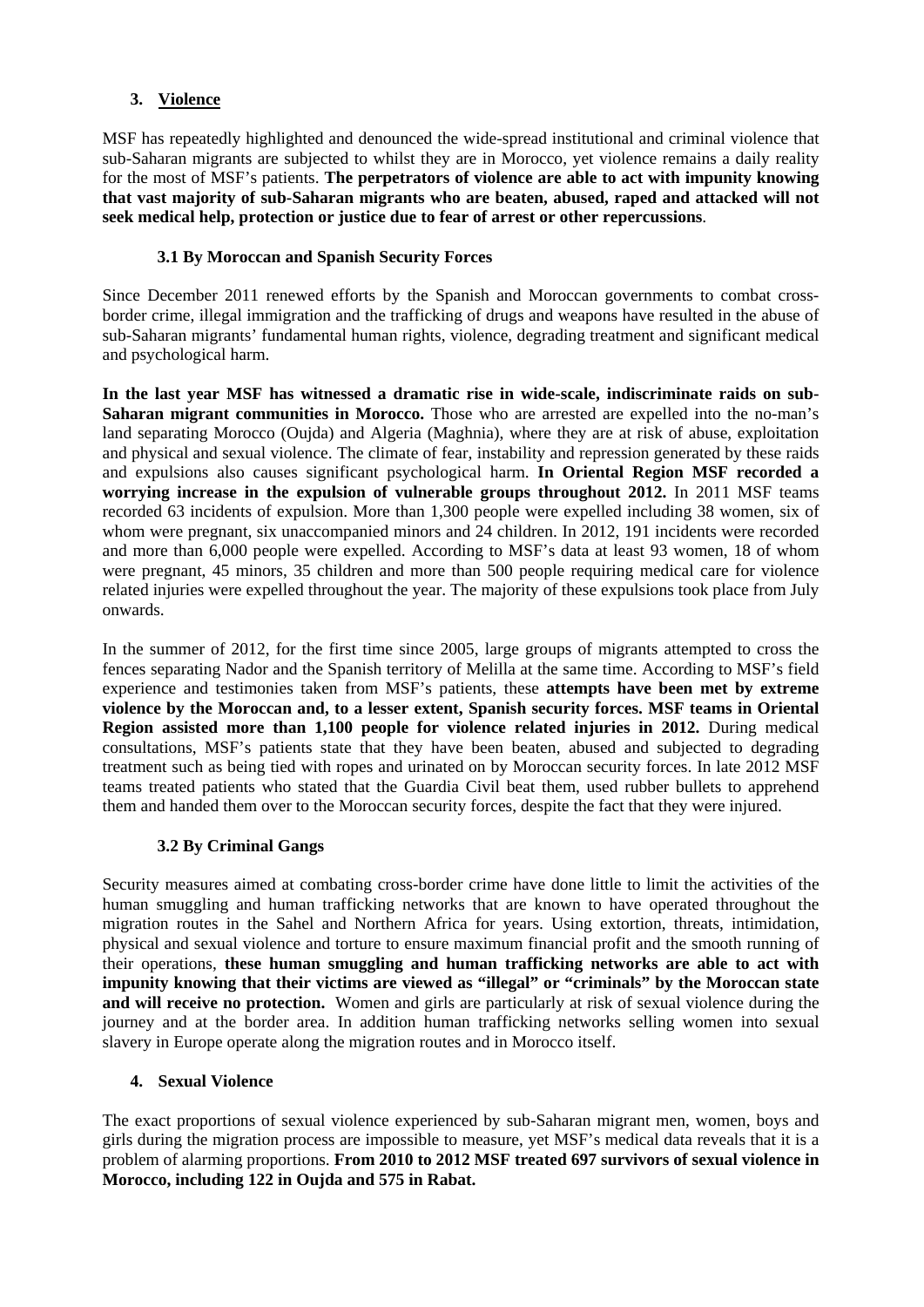Amongst those survivors that were willing to provide this information, **almost three quarters had experienced more than one incident of sexual violence and half said they had experienced multiple incidents involving different attackers.** 66% of all incidents involved more than one perpetrator, with 39% of survivors saying they had been attacked by between two and four people, 19% saying they were attacked by more than five people and 9% saying they did not know how many people attacked them

According to MSF's analysis, approximately **35% of the survivors of sexual violence assisted by MSF between 2010 and 2012 were victims of human trafficking networks.** Primarily women and girls, these patients are particularly vulnerable as they have little or no control over their sexual and reproductive health, have limited freedom of movement and are often kept captive and subjected to continuous exploitation and sexual, physical and psychological violence.

Although most survivors enter Morocco through Oujda, MSF's experience shows the majority do not seek medical or psychological assistance until they are in Rabat. The medical and psychological impact of any delay in seeking and receiving care is evident in MSF's data. Only 3% of the 697 survivors MSF treated over the course of three years came within the 72 hour period after the attack when medical treatment to prevent HIV and unwanted pregnancy is most effective. Amongst those survivors who wanted to do a HIV test, 6% tested positive. Between 2010 and 2012, 45 women needed emergency care as a result of incomplete abortions. In Rabat, 42% of survivors showed symptoms of depression, 26% demonstrated symptoms of anxiety and 19% showed signs of post traumatic disorders.

## **Conclusions – Achievements & Ongoing Challenges**

These unacceptable levels of violence should not overshadow the **achievements that have been made in recognition and respect for sub-Saharan migrants' right to health over the last ten years.** The collaborative approach of the Ministry of Health combined with the efforts of MSF and other organisations has resulted in improved access to healthcare for sub-Saharan migrants in Morocco. In 2011 the Moroccan government passed Law 34-09 relating to the "Health System and Offer of Care" which affirms Morocco's commitment to the right to health as a fundamental human right. **Yet considerable challenges remain** in ensuring that the medical and psychological needs of sub-Saharan migrants are met.

**RAMED** - It is not clear what impact Morocco's new health insurance scheme, the Régime d'Assistance Médicale (RAMED) will have on sub-Saharan migrants' access to healthcare. It seems possible that primary healthcare services and emergency care will remain free and that sub-Saharan migrants could be included under the critieria of "no fixed abode". If this is the case their claims would need to be supported by the NGOs or other associations which assist them, however it is not clear how this would work and who would pay for the cost of the treatment needed.

 The Ministry of Health should ensure that sub-Saharan migrants' access to healthcare is not restricted as a result of RAMED and provide written clarification on the necessary procedures without further delay

**Mental Health Care** – Very few services for people with mental health problems are available within Morocco's public health system. The system relies heavily on family members to provide assistance and care for people with mental health problems, particularly for severe cases in need of hospitalisation. Sub-Saharan migrants are particularly vulnerable as a result of the various traumas experienced during the migration process and the fact that they have few financial resources and a limited support system whilst they are in Morocco.

 The Ministry of Health should honour its commitment to prioritise improvements to Morocco's mental health services, ensure that sufficient resources are made available to implement proposed reforms and consider the mental health needs and vulnerabilities of sub-Saharan migrants during this reform process

**Protection & Care for Survivors of Sexual Violence and Human Trafficking** – due to a lack of prioritisation and insufficient material, financial or human resources the services and standards of care provided to survivors of sexual violence within the Moroccan health system's *Unités de Prise en Charge de Femmes et Enfants Survivants à la Violence* (UPEC/FESV) vary greatly. Essential medical care and